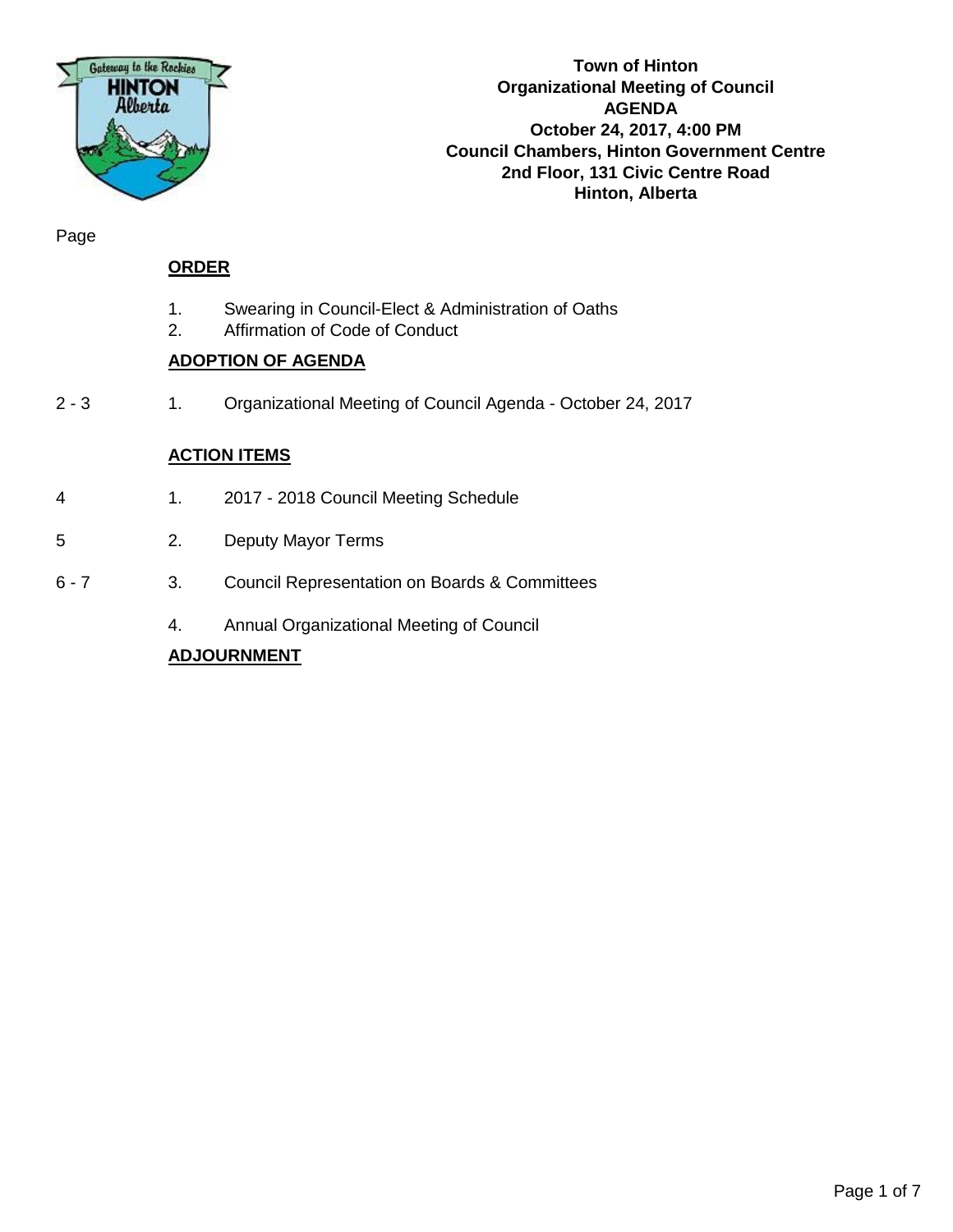

### **TOWN OF HINTON REQUEST FOR DECISION**

| DATE:               | October 20, 2017                                       |
|---------------------|--------------------------------------------------------|
| TO:                 | ORGANIZATIONAL MEETING OF COUNCIL OF OCTOBER 24, 2017  |
| FROM:               | Jenna Altrogge, Legislative & Administrative Assistant |
| <b>REVIEWED BY:</b> | Denise Parent, Director of Corporate Services          |
| <b>APPROVED BY:</b> | Stephane Labonne, Chief Administrative Officer         |
| RE:                 | 2017 ORGANIZATIONAL MEETING                            |

#### **Concluding Statement**

An annual Organizational Meeting of Council is a statutory requirement pursuant to Section 192(1) of the *Municipal Government Act*. The purpose of the Annual Organizational Meeting of Council is to review and approve:

- a) Council meeting time and dates for Regular Council and Standing Committee meetings;
- b) Deputy Mayor Terms;
- c) Council representation on various boards and committees;
- d) 2018 Organizational Meeting; and
- e) To conduct other business as may be necessary.

#### 1. 2017-2018 Council Meeting Schedule

Council Procedure Bylaw #1060-5 establishes that Regular Meetings of Council are to be held on the  $1<sup>st</sup>$  and  $3<sup>rd</sup>$  Tuesday of each month beginning at 4:00 p.m. in Council Chambers and that Standing Committee meetings are to be held on the 2<sup>nd</sup> and 4<sup>th</sup> Tuesday of each month beginning at 4:00 p.m. in the Committee Room.

There is a desire to change the times of the Regular Council and Standing Committee meetings from 4:00 p.m. to 5:00 p.m. As per section 5 of Bylaw #1060-5, Council may change the meeting time for Regular Council meetings and Standing Committee meetings by resolution.

**RECOMMENDATION: That Council adopts the 2017-2018 Meetings of Council as presented in Attachment #1.** 

**RECOMMENDATION: That Council change the meeting time for Regular Council meetings and Standing Committee meetings from 4:00 p.m. to 5:00 p.m., effective November 7, 2017 until December 31, 2017.** 

#### 2. Deputy Mayor Terms

A draft of the 2017-2021 Deputy Mayor Terms has been prepared for Council's review and approval.

**RECOMMENDATION: That Council adopts the 2017-2021 Deputy Mayor Terms as presented in Attachment #2.**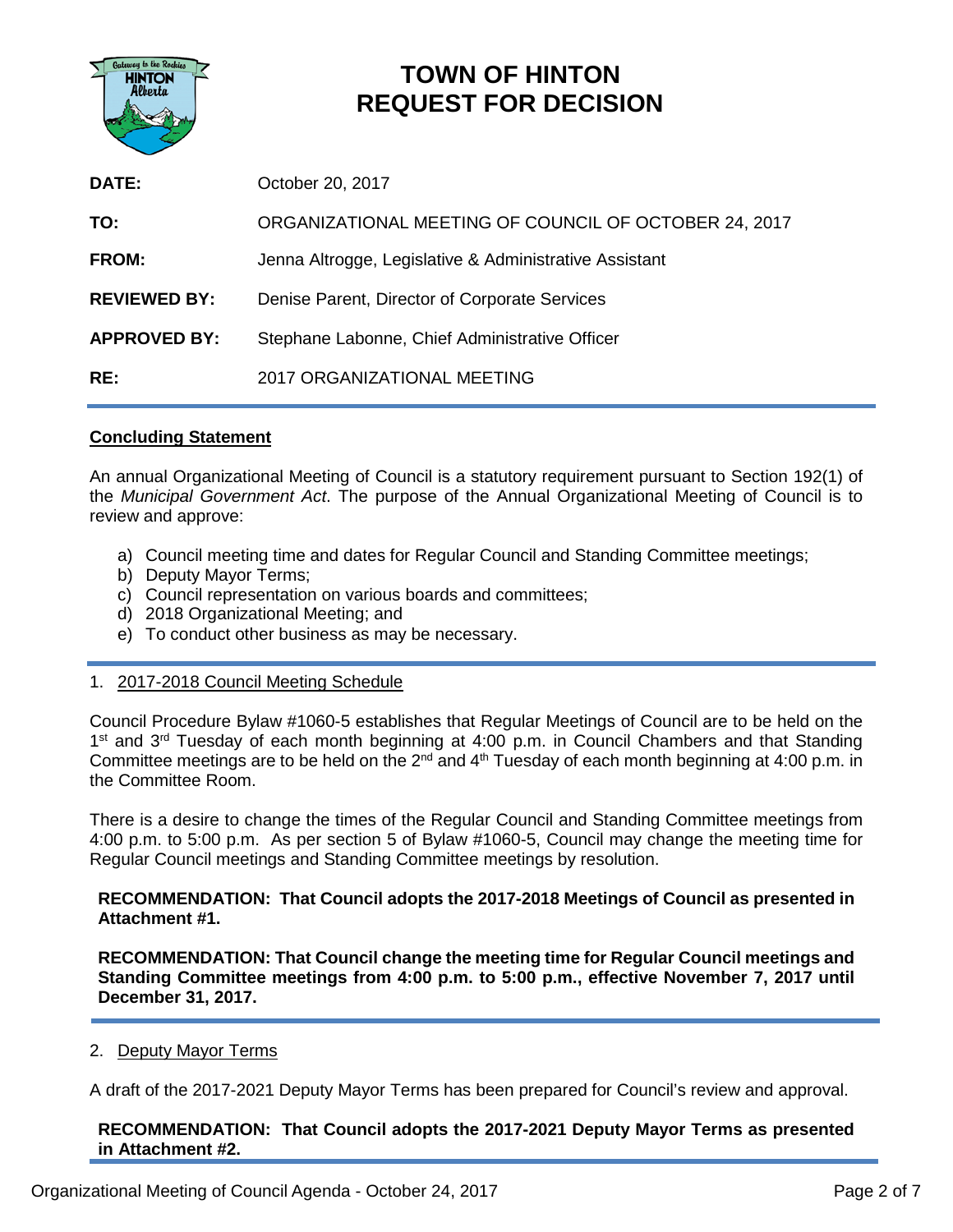#### 3. Council Representation on Boards and Committees

Members of Council represent the Town of Hinton on various boards and committees. The Mayor has issued recommendations for representation on boards and committees.

#### **RECOMMENDATION: That Council approves the 2017-2018 Council Representation on Boards and Committees as presented in Attachment #3.**

#### 4. Annual Organizational Meeting of Council

The Municipal Government Act states that a municipality must hold an organizational meeting every year not later than 2 weeks after the 3<sup>rd</sup> Monday in October.

#### **RECOMMENDATION: That the 2018 Organizational Meeting of Council be held on Tuesday, October 22, 2018.**

#### **Chief Administrative Officer Comments**

Administration's role is to support Council as it establishes a structure for governing the affairs for the Town of Hinton.

The *MGA* mandates municipalities in Alberta to hold organizational meetings. Section 201 (1) specifically states: "A council is responsible for

(a) developing and evaluating the policies and programs of the municipality;

(b) making sure that the powers, duties and functions of the municipality are appropriately carried out;

(c) carrying out the powers, duties and functions expressly given to it under this or any other enactment."

According to Mr. George Cuff, effective Council leadership (Governance) starts with many aspects, including but not limited to:

- Clear mandate and authority (purpose)
- Effective orientation
- Clear decision-making processes
- Open and transparent processes
- Independence of the Governing Body
- Oversight of Policy Decisions
- Citizen Values and Concerns
- Ongoing and Effective Fiduciary Monitoring
- Continual Reporting of Results (Accountability)

#### **Attachments**

- 1. Council Meeting schedule for 2017-2018
- 2. Deputy Mayor Terms for 2017-2021
- 3. Council Representation on Boards and Committees for 2017-2018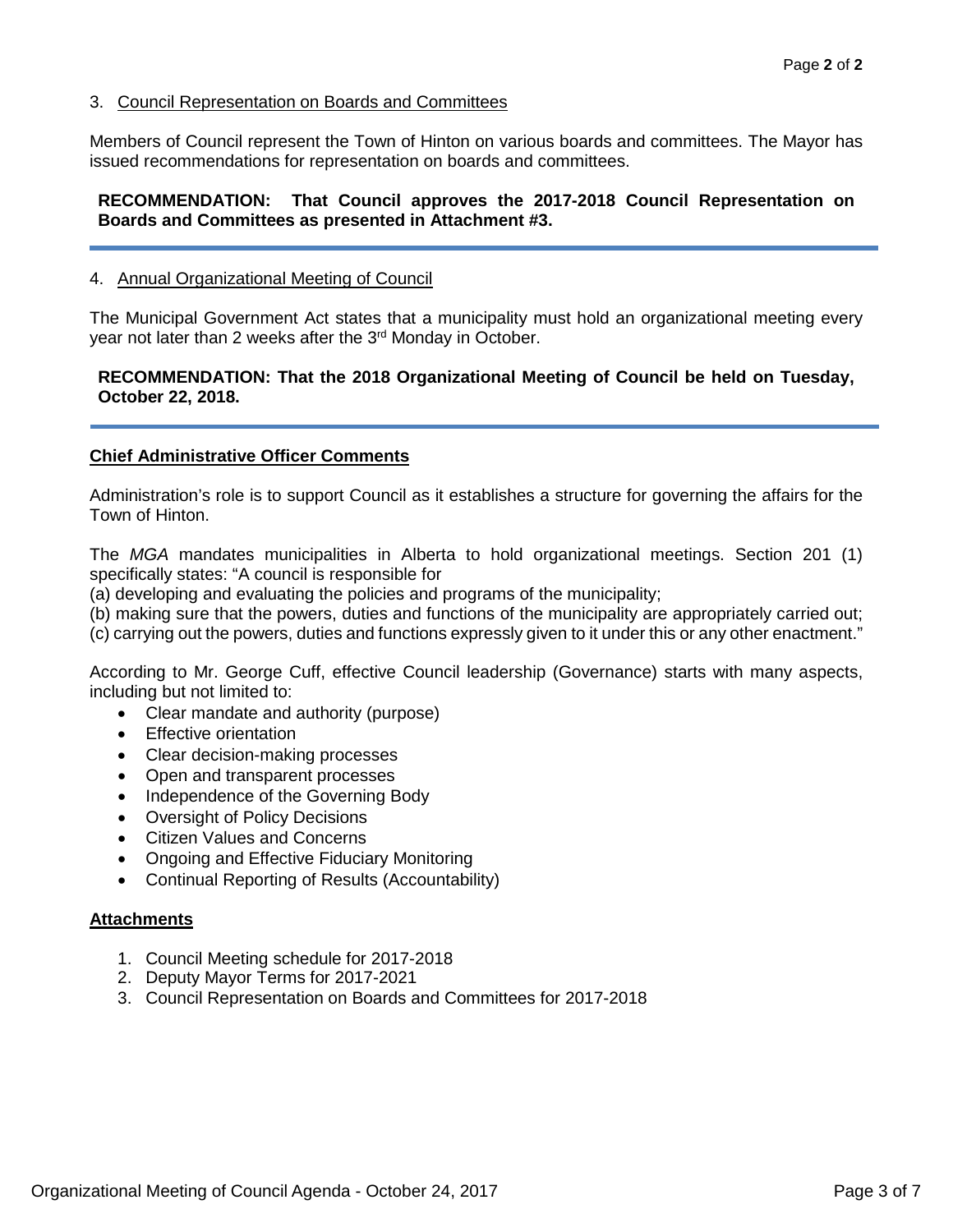Attachment 1



# **2017-18**

#### **NOVEMBER 2017**

| S. | MTWTFS                           |                             |  |
|----|----------------------------------|-----------------------------|--|
|    |                                  | $1 \quad 2 \quad 3 \quad 4$ |  |
|    | 5  6 <mark>7</mark> 8  9  10  11 |                             |  |
|    | 12   13   14   15   16   17   18 |                             |  |
|    | 19 20 21 22 23 24 25             |                             |  |
|    | 26 27 28 29 30                   |                             |  |

#### **DECEMBER 2017**

| S  |  | M T W T F S                |              |                |
|----|--|----------------------------|--------------|----------------|
|    |  |                            | $\mathbf{1}$ | $\overline{2}$ |
|    |  | 3 4 <mark>5</mark> 6 7 8 9 |              |                |
|    |  | 10 11 12 13 14 15 16       |              |                |
|    |  | 17 18 19 20 21 22 23       |              |                |
| 24 |  | 25 26 27 28 29 30          |              |                |
| 31 |  |                            |              |                |

#### **JANUARY 2018**

|  |             | SMTWTFS                    |  |
|--|-------------|----------------------------|--|
|  |             | $1 \t2 \t3 \t4 \t5 \t6$    |  |
|  |             | 7 8 9 10 11 12 13          |  |
|  |             | 14  15  16  17  18  19  20 |  |
|  |             | 21 22 23 24 25 26 27       |  |
|  | 28 29 30 31 |                            |  |

#### **FEBRUARY 2018**

|  | SMTWTFS                                |  |                     |  |
|--|----------------------------------------|--|---------------------|--|
|  |                                        |  | $1 \quad 2 \quad 3$ |  |
|  | 4 5 6 7 8 9 10                         |  |                     |  |
|  | 11 12 13 14 15 16 17                   |  |                     |  |
|  | 18    19    20    21    22    23    24 |  |                     |  |
|  | 25 26 27 28                            |  |                     |  |

#### **MARCH 2018**

| S. |  | M T W T F S                |                     |  |
|----|--|----------------------------|---------------------|--|
|    |  |                            | $1 \quad 2 \quad 3$ |  |
|    |  | 4 5 6 7 8 9 10             |                     |  |
| 11 |  | 12 13 14 15 16 17          |                     |  |
|    |  | 18  19  20  21  22  23  24 |                     |  |
| 25 |  | 26 27 28 29 30 31          |                     |  |

#### **APRIL 2018**

**JULY 2018**

| S.    |                      | MTWTFS           |  |  |
|-------|----------------------|------------------|--|--|
|       | 1 2 3 4 5 6 7        |                  |  |  |
| 8     |                      | 9 10 11 12 13 14 |  |  |
|       | 15 16 17 18 19 20 21 |                  |  |  |
|       | 22 23 24 25 26 27 28 |                  |  |  |
| 29 30 |                      |                  |  |  |

#### **MAY 2018**

|  | S M T W T F S        |  |  |
|--|----------------------|--|--|
|  | $1$ 2 3 4 5          |  |  |
|  | 6 7 8 9 10 11 12     |  |  |
|  | 13 14 15 16 17 18 19 |  |  |
|  | 20 21 22 23 24 25 26 |  |  |
|  | 27 28 29 30 31       |  |  |

#### **JUNE 2018**

| S.             | м   |       | TWTF           |       | S                          |
|----------------|-----|-------|----------------|-------|----------------------------|
|                |     |       |                | $1 -$ | $\overline{\phantom{0}}$ 2 |
| 3 <sup>o</sup> | 447 |       | 5 6 7          | 8     | $\mathsf{q}$               |
| 10             | 11  |       | 12 13 14 15 16 |       |                            |
| 17             | 18  | $-19$ | 20 21 22 23    |       |                            |
| 24             | 25  |       | 26 27 28 29    |       | 30                         |

### **AUGUST 2018**

|  | SMTWTFS                    |                             |  |
|--|----------------------------|-----------------------------|--|
|  |                            | $1 \quad 2 \quad 3 \quad 4$ |  |
|  | 5 6 7 8 9 10 11            |                             |  |
|  | 12  13  14  15  16  17  18 |                             |  |
|  | 19 20 21 22 23 24 25       |                             |  |
|  | 26 27 28 29 30 31          |                             |  |



2018 Operating & Capital Budget 2017 - 2018 Council Meeting Schedule Page 4 of 7

|    | S M T W T F S        |  |              |
|----|----------------------|--|--------------|
|    |                      |  | $\mathbf{1}$ |
|    | 2 3 4 5 6 7 8        |  |              |
|    | 9 10 11 12 13 14 15  |  |              |
|    | 16 17 18 19 20 21 22 |  |              |
|    | 23 24 25 26 27 28 29 |  |              |
| 30 |                      |  |              |

# AUMA **FCM**

| S M T W T F S        |  |  |  |
|----------------------|--|--|--|
| 1 2 3 4 5 6 7        |  |  |  |
| 8 9 10 11 12 13 14   |  |  |  |
| 15 16 17 18 19 20 21 |  |  |  |
| 22 23 24 25 26 27 28 |  |  |  |
| 29 30 31             |  |  |  |

#### **OCTOBER 2018**

| S M T W T F S              |  |             |  |
|----------------------------|--|-------------|--|
|                            |  | 1 2 3 4 5 6 |  |
| 7 8 9 10 11 12 13          |  |             |  |
| 14  15  16  17  18  19  20 |  |             |  |
| 21 22 23 24 25 26 27       |  |             |  |
| 28 29 30 31                |  |             |  |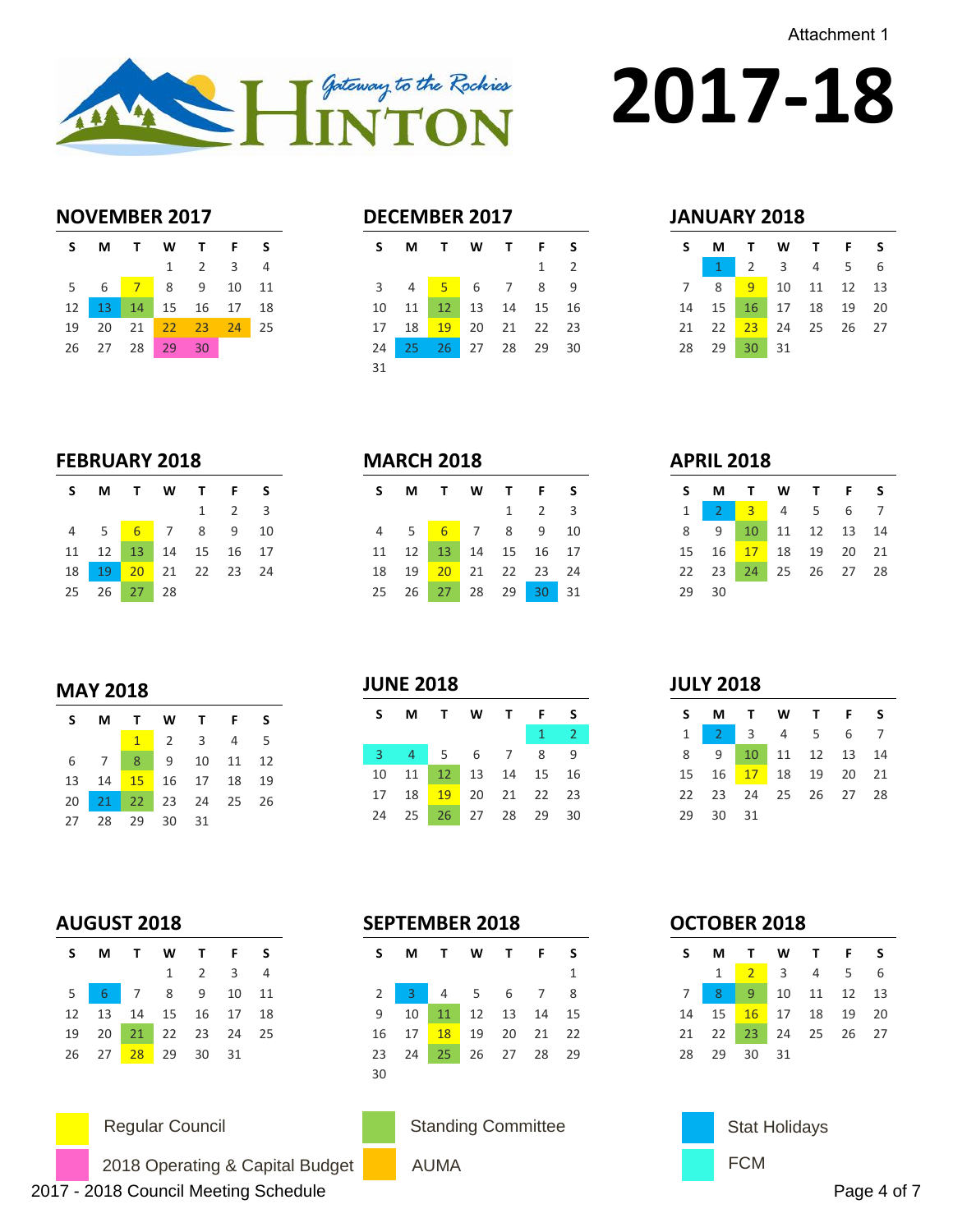

## **DEPUTY MAYOR TERMS 2017-2021 TERM**

| <b>Date</b>                              | <b>Councillor</b>      |
|------------------------------------------|------------------------|
| October 24, 2017 – January 31, 2018      | Ryan Maguhn            |
| February 1, 2018 – April 30, 2018        | <b>Albert Ostashek</b> |
| May 1, 2018 - July 31, 2018              | <b>Tyler Waugh</b>     |
| August 1, 2018 – October 31, 2018        | Dewly Nelson           |
| November 1, 2018 – January 31, 2019      | <b>Trevor Haas</b>     |
| February 1, 2019 – April 30, 2019        | JoAnn Race             |
| May 1, 2019 - July 31, 2019              | Ryan Maguhn            |
| August 1, 2019 – October 31, 2019        | <b>Albert Ostashek</b> |
| November 1, 2019 – January 31, 2020      | <b>Tyler Waugh</b>     |
| February 1, 2020 – April 30, 2020        | Dewly Nelson           |
| May 1, 2020 - July 31, 2020              | <b>Trevor Haas</b>     |
| August 1, 2020 – October 31, 2020        | <b>JoAnn Race</b>      |
| November 1, 2020 - January 31, 2021      | Ryan Maguhn            |
| February 1, 2021 - April 30, 2021        | <b>Albert Ostashek</b> |
| May 1, 2021 - July 31, 2021              | <b>Tyler Waugh</b>     |
| August 1, 2021 - 2021 Municipal Election | <b>Dewly Nelson</b>    |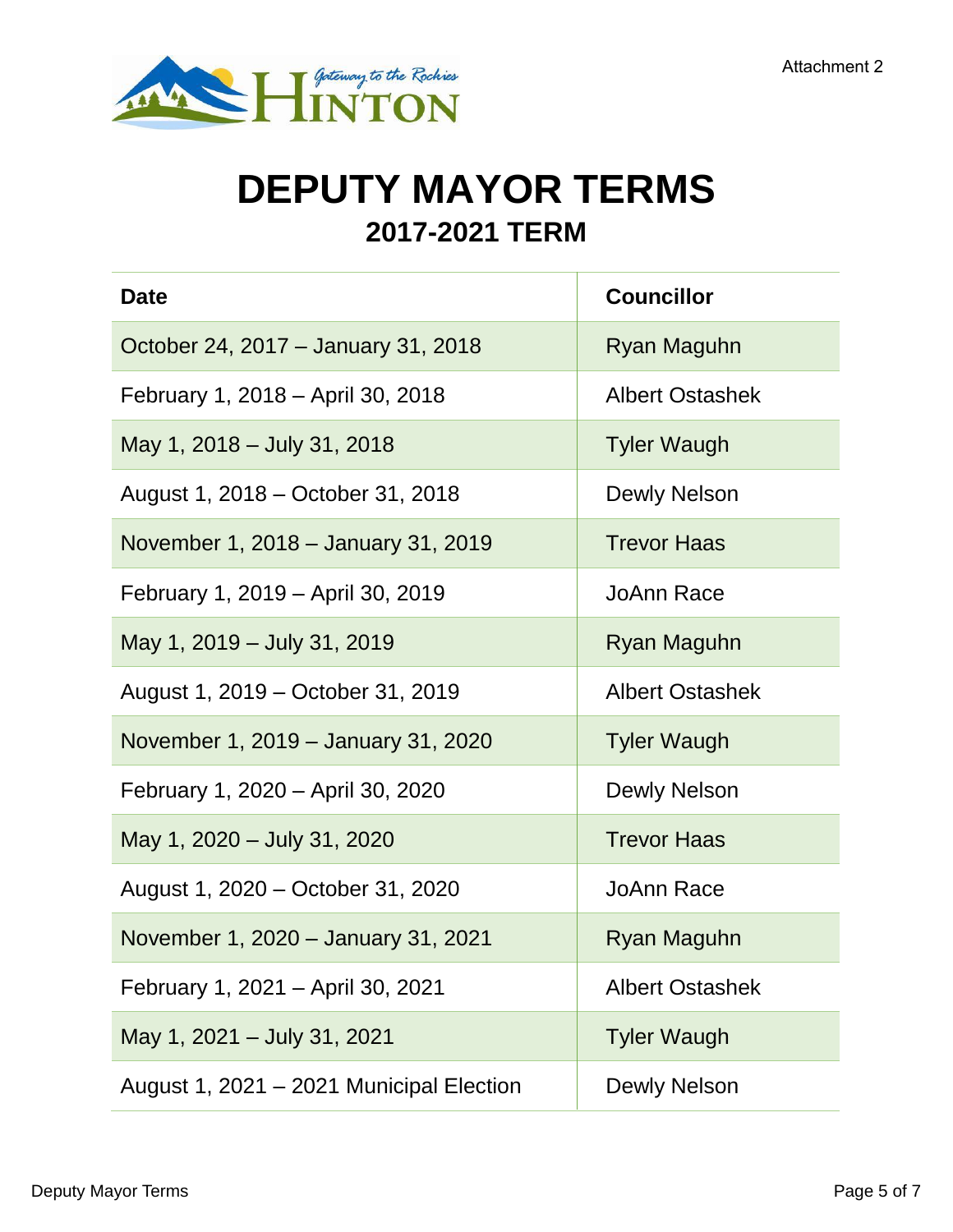#### **OVERVIEW OF COUNCIL-APPOINTED COMMITTEES** Attachment 3

| <b>BOARD</b>                                                                                                     | <b>OVERVIEW</b>                                                                                                                                                                                 | <b>APPOINTED</b>                                                                                 |  |
|------------------------------------------------------------------------------------------------------------------|-------------------------------------------------------------------------------------------------------------------------------------------------------------------------------------------------|--------------------------------------------------------------------------------------------------|--|
| 911 Call Centre<br><b>Management</b><br><b>Committee</b><br>-One Councillor<br>-One Alternate                    | Intermunicipal Committee consisting of members of Council<br>and Administration to address emergency services.                                                                                  | <b>Trevor Haas</b><br>Alternate: Tyler Waugh                                                     |  |
| <b>CAO Performance</b><br><b>Review Committee</b><br>-Mayor<br>-Two Councillors<br>-One Alternate                | Consists of Members of Council; develops the process for<br>evaluation of the Chief Administrative Officer.<br>Actual review process to be performed by all Council<br>members.                 | <b>Marcel Michaels</b><br><b>Ryan Maguhn</b><br><b>Albert Ostashek</b><br>Alternate: Trevor Haas |  |
| Community<br><b>Engagement &amp;</b><br><b>Advisory Committee</b><br>(CEAC)<br>-One Councillor<br>-One Alternate | Consists of Council representatives and Council-appointed<br>members of the public; monitors the implementation of the<br>Community Sustainability Plan and represents the Hinton<br>community. | <b>Tyler Waugh</b><br>Alternate: Albert Ostashek                                                 |  |
| <b>Community Futures</b><br><b>West Yellowhead</b><br>- Two Councillors<br>-One Alternate                        | Intermunicipal committee consisting of members of Council;<br>represents the region's population and establishes/monitors<br>organization's priorities.                                         | <b>Tyler Waugh</b><br><b>Dewly Nelson</b><br>Alternate: Marcel Michaels                          |  |
| <b>Disaster Services</b><br><b>Committee</b><br>-Three Councillors<br>-One Alternate                             | Consists of Members of Council; advises Council on the<br>development of emergency plans and programs.                                                                                          | <b>Dewly Nelson</b><br><b>JoAnn Race</b><br><b>Trevor Haas</b><br>Alternate: Ryan Maguhn         |  |
| <b>Evergreen Foundation</b><br><b>Board</b><br>-One Councillor<br>-One Alternate                                 | Intermunicipal committee consisting of members of Council;<br>management of the Evergreen Foundation.                                                                                           | <b>Marcel Michaels</b><br>Alternate: Dewly Nelson                                                |  |
| <b>Forest Resources</b><br><b>Advisory Group</b><br>-One Councillor<br>-One Alternate                            | Consists of Council representatives and members of the<br>public; input for forest resources.                                                                                                   | <b>Marcel Michaels</b><br>Alternate: Albert Ostashek                                             |  |
| <b>Hinton Golfing Society</b><br>-One Councillor<br>-One Alternate                                               | Consists of Council representatives and members of the<br>public; management of the Hinton Golfing Society.                                                                                     | <b>Ryan Maguhn</b><br>Alternate: Tyler Waugh                                                     |  |
| <b>Hinton Historical</b><br><b>Society</b><br>-One Councillor<br>-One Alternate                                  | Consists of Council representatives and members of the<br>public; management of the Hinton Historical Society.                                                                                  | <b>JoAnn Race</b><br>Alternate: Ryan Maguhn                                                      |  |
| <b>Hinton Municipal</b><br><b>Library Board</b><br>-Two Councillors<br>-One Alternate                            | Consists of Council representatives and Council-appointed<br>members of the public; management of the Hinton Municipal<br>Library.                                                              | <b>Tyler Waugh</b><br><b>Trevor Haas</b><br>Alternate: Albert Ostashek                           |  |